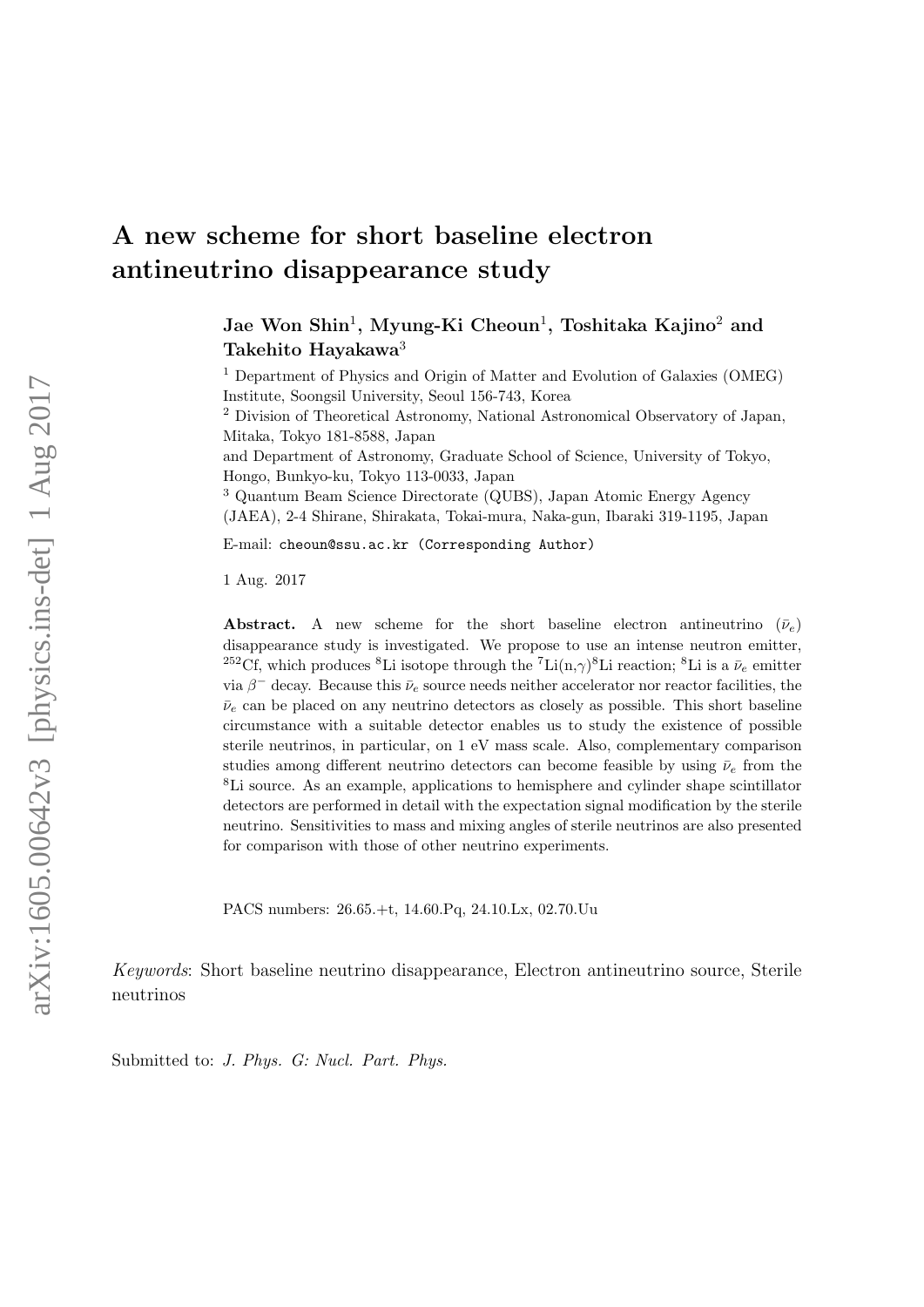One of open issues in the particle and neutrino physics is the existence of hypothetical fourth neutrino which may be mixed with active neutrinos [\[1\]](#page-9-0). This fourth neutrino, so-called sterile neutrinos  $(\nu_s)$ , is claimed to play important roles of explaining some anomalies reported in LSND [\[2\]](#page-9-1), MiniBoone [\[3\]](#page-9-2), reactor experiments [\[4\]](#page-9-3), and gallium experiments [\[5\]](#page-9-4). A few experiments with compact neutrino detectors and reactor facilities  $[6, 7, 8, 9, 10, 11]$  $[6, 7, 8, 9, 10, 11]$  $[6, 7, 8, 9, 10, 11]$  $[6, 7, 8, 9, 10, 11]$  $[6, 7, 8, 9, 10, 11]$  $[6, 7, 8, 9, 10, 11]$  or antineutrino sources from radioactive isotopes  $[12, 13, 14]$  $[12, 13, 14]$  $[12, 13, 14]$  or an accelerator-based IsoDAR (isotope decay-at-rest) [\[15,](#page-9-14) [16,](#page-9-15) [17\]](#page-9-16) are proposed to search the existence of  $\nu_s$ .

By using compact neutrino detectors such as DANSS [\[6\]](#page-9-5), NEUTRINO4 [\[7\]](#page-9-6), NUCIFER [\[8\]](#page-9-7), PANDA [\[9\]](#page-9-8), PROSPECT [\[10\]](#page-9-9), and STEREO [\[11\]](#page-9-10), experiments have been planned to measure reactor neutrinos at a distance of several meters. KamLAND (CeLAND) [\[13\]](#page-9-12) and Borexino (SOX) [\[14\]](#page-9-13) plan to perform experiments by using antineutrino generators of unstable isotopes  $^{144}$ Ce- $^{144}$ Pr of a radioactivity of 100 kCi, where neutrino energies are lower than 3 MeV. As another type of antineutrino source, <sup>8</sup>Li was suggested by using an accelerator-based IsoDAR concept [\[16,](#page-9-15) [17\]](#page-9-16). Electron antineutrinos  $(\bar{\nu}_e)$  were assumed to be emitted from <sup>8</sup>Li through  $\beta^-$  decay with energies of up to ∼13 MeV. Because these energies are higher than those from  $^{144}$ Ce- $^{144}$ Pr,  $^{8}$ Li can be used for study of  $\bar{\nu}_e$  spectrum distortion in the energy region of 5 MeV  $\langle E_{\bar{\nu}} \rangle$ 7 MeV, where some distortions or anomalies were reported by reactor antineutrino experiments (Daya Bay [\[18\]](#page-9-17), Double Chooz [\[19\]](#page-9-18) and RENO [\[20,](#page-9-19) [21\]](#page-9-20)).

In this letter, as a new  ${}^{8}$ Li generator, we propose a fissionable isotope of  ${}^{252}$ Cf radioactive isotope-based  $\bar{\nu}_e$  production scheme. In particular, our <sup>8</sup>Li generator can be placed on any neutrino detectors such as Borexino [\[22\]](#page-9-21), JUNO [\[23\]](#page-9-22), KamLAND [\[24\]](#page-9-23), LENA [\[25\]](#page-9-24) and SNO+ [\[26\]](#page-9-25), etc., because one does not need any accelerator or reactor systems. As an intense neutron emitter,  $^{252}$ Cf is used for productions of  $^{8}$ Li.  $^{252}$ Cf with a half-life of 2.64 yr emits neutrons with an average energy of 2 MeV via spontaneous fissions. The neutron emission rate of 1 gram of <sup>252</sup>Cf is 2.34  $\times$  10<sup>12</sup> neutrons per second  $(n/s)$ . For energy distribution of neutrons from <sup>252</sup>Cf we take Watt fission spectrum [\[27,](#page-9-26) [28,](#page-9-27) [29\]](#page-10-0) in this work.

We consider three different types of geometrical setups for productions of <sup>8</sup>Li as shown in Fig. [1.](#page-2-0) Figure [1](#page-2-0) (a, d) (setup I) shows a simple setup case with  $99.99\%$ enhanced <sup>7</sup>Li convertor and <sup>252</sup>Cf surrounded by the Li convertor.[‡](#page-1-0) The Li convertor has a cylindrical shape of a radius of 100 cm and a length of 200 cm based in Ref. [\[16\]](#page-9-15). In Fig. [1](#page-2-0) (b, e) (setup II), we add carbon (graphite) material as an neutron reflector to the setup I. The carbon is preferred as the neutron reflector due to its low absorption cross section and high elastic scattering cross section. This concept is known as the Adiabatic Resonance Crossing (ARC) [\[30\]](#page-10-1) for the transmutation of long-lived radio isotopes in the nuclear waste and the medical radioisotope production [\[31,](#page-10-2) [32,](#page-10-3) [33\]](#page-10-4). With the carbon reflector, we can increase production yield of <sup>8</sup>Li even though the amount of <sup>7</sup>Li is less than that of the setup I. The setup III in Fig. [1](#page-2-0) (c, f) has two carbon reflectors. One is

<span id="page-1-0"></span> $\pm$  A <sup>252</sup>Cf source is enclosed with the stainless steel case, but the presence of the case does not affect present work.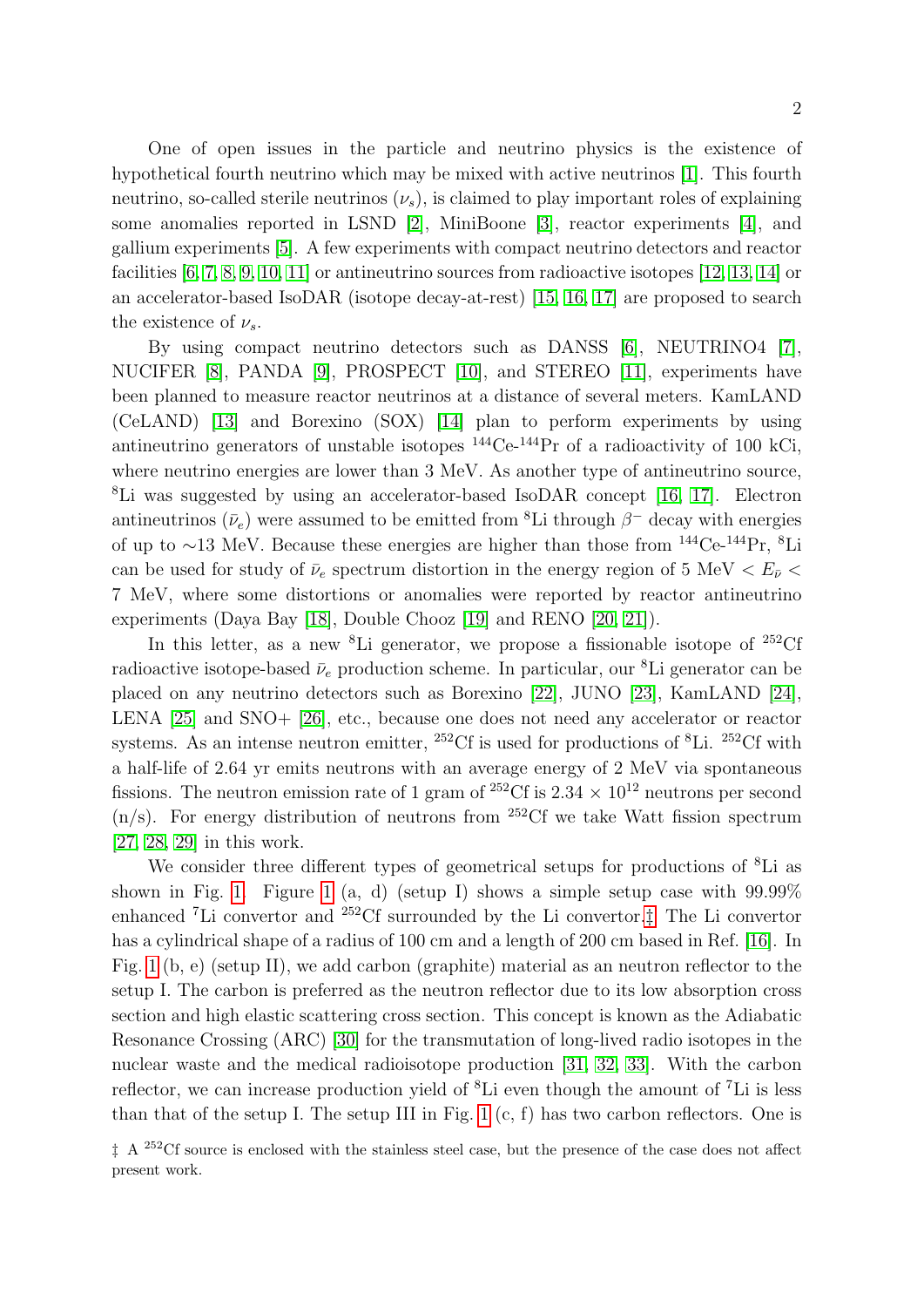

<span id="page-2-0"></span>Figure 1. (Color online) Schematic horizontal cross section views  $(a, b, c)$  of three different cylindrical <sup>8</sup>Li generator types (d, e, f), referred as setup I, II and III, respectively. Simulation snap shots by OpenGL pictures for the <sup>8</sup>Li generators with <sup>252</sup>Cf source are shown at the lowest panel  $(g, h, i)$ . Green and black lines stand for neutrons and  $\gamma$ , respectively.

surrounded by the Li convertor and another wraps the Li convertor.

The production rate of  ${}^{8}$ Li by neutrons from  ${}^{252}$ Cf is estimated by using GEANT4 code (v. 10.1) [\[34,](#page-10-5) [35\]](#page-10-6). High precision models with G4Neutron Data Library (G4NDL) 4.5 are used in the present work. The data in G4NDL 4.5 come largely from the Evaluated Nuclear Data File (ENDF/B-VII) library [\[36\]](#page-10-7). Simulation snap shots for the <sup>8</sup>Li generator setup I, II, and III are shown in Fig. [1](#page-2-0)  $(g, h, i)$ , respectively. For the setup I, neutrons and  $\gamma$  rays easily escape from the neutrino source, while the numbers of neutrons and  $\gamma$  escaping from the setup II and III are drastically reduced by the carbon reflectors.

First, we calculate the production yield of <sup>8</sup>Li for the case of setup I depicted in Fig. [1](#page-2-0) (g), and obtain the yield of 0.0045  ${}^{8}$ Li per neutron  $({}^{8}Li/n)$ . The production yields of <sup>8</sup>Li for the setup II and III are sensitive to the thickness of carbon reflector,  $T_1$ and  $T_2$ , in Fig. [1.](#page-2-0) As the thickness of the reflector increases, numbers of the collisions between the neutron and the carbon also increase. Thus, probabilities for the neutron capture by <sup>7</sup>Li can also increases. If the  $T_1$  is too thick, however, it becomes hard for the scattered neutron to escape from the inner carbon, namely, these neutrons are rarely absorbed to <sup>7</sup>Li.

Figure [2](#page-3-0) (a) shows the dependence of the <sup>8</sup>Li yields on the thickness of carbon reflector  $(T_1)$  for setup-II. Yields of <sup>8</sup>Li increase when  $T_1$  increases up to 43 cm. Maximum yield of <sup>8</sup>Li is 0.157 <sup>8</sup>Li/n at  $T_1 = 43$  cm, where the yield is larger than

<span id="page-2-1"></span> $\S$  For simplicity, simulations have been performed with 500 neutrons generation from <sup>252</sup>Cf where the neutron has a Watt fission spectrum in Refs. [\[27,](#page-9-26) [28,](#page-9-27) [29\]](#page-10-0).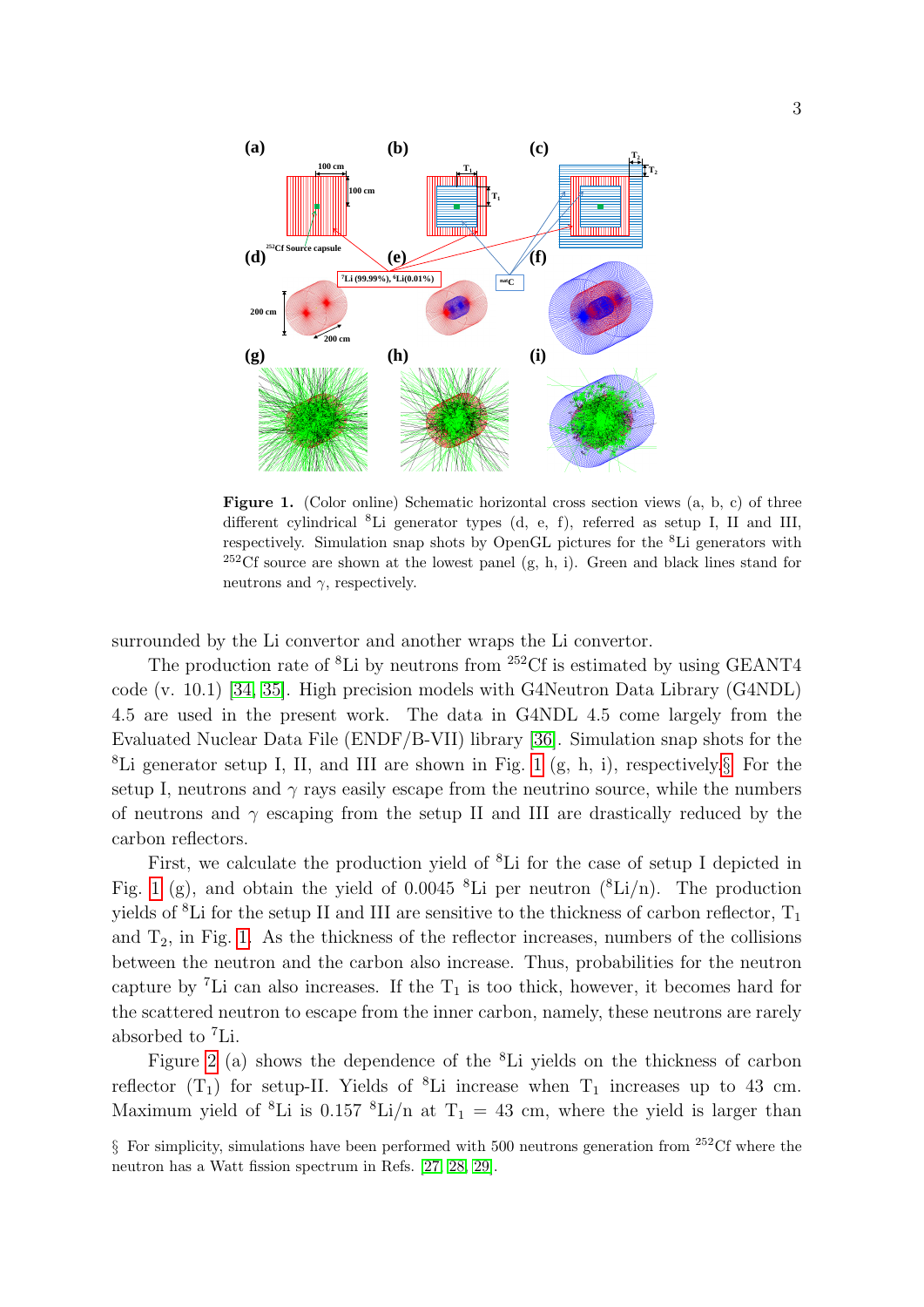

<span id="page-3-0"></span>**Figure 2.** (Color online) (a) <sup>8</sup>Li isotope yields for setup II with respect to  $T_1$ . (b) <sup>8</sup>Li isotope yields for setup III with respect to  $T_2$ , where  $T_1$  is set to be 43 cm which is a optimal thickness in (a).

those for setup-I about 35 times. As the  $T_1$  increases more than 43 cm, yields of <sup>8</sup>Li decrease. In Fig. [1](#page-2-0) (h), un-captured neutrons by <sup>7</sup>Li still can escape from the geometry. To further increase the yields of <sup>8</sup>Li, additional carbon reflector with the thickness  $T_2$ is considered to be located out of the Li convertor.

The production yield for <sup>8</sup>Li with respect to  $T_2$  is plotted in Fig. [2](#page-3-0) (b). Figure 2 (a) shows that the optimal thickness of  $T_1$  is 43 cm, and thus the same thickness is chosen for setup-III. As the  $T_2$  increases, <sup>8</sup>Li yields also increase up to 0.256 <sup>8</sup>Li/n. With the T<sub>2</sub> larger than 50 cm, yields for <sup>8</sup>Li are almost saturated. Maximum yields of <sup>8</sup>Li for setup-III are larger than those for setup-II and setup-I by factors ∼1.6 and  $\sim$ 56.9, respectively.

We obtained a result that the yields of <sup>8</sup>Li increase to the maximum value at  $T_1 =$ 43 and  $T_2 = 100$  cm of the setup III, where the production yield is 0.256  $k$ Li/n.  $k$ Li with a half-life of 0.838 s emits  $\bar{\nu}_e$  through  $\beta^-$  decay. The electron anti-neutrinos from <sup>8</sup>Li have continuous energy distribution, which is evaluated by using "G4RadioactiveDecay" [\[37,](#page-10-8) [38\]](#page-10-9) class based on the Evaluated Nuclear Structure Data File (ENSDF) [\[39\]](#page-10-10).

Electron antineutrinos can be measured with two different neutrino reactions. One is  $\bar{\nu}_e$  elastic scattering on electrons (ES), and another is inverse beta decay (IBD) reaction,  $\bar{\nu}_e + p \rightarrow e^+ + n$ . In ES,  $\bar{\nu}_e$  can be indirectly measured by the scattered e<sup>-</sup> by liquid-scintillator (LS). Expected event rate for ES can be obtained from Refs. [\[40,](#page-10-11) [41\]](#page-10-12). The event rate  $(R_{\bar{\nu}_e}^{IBD})$  for IBD is written as

<span id="page-3-1"></span>
$$
R_{\bar{\nu}_e}^{IBD} = n_p \int_{E_{th}}^{E_{max}} dE_{\bar{\nu}} \Phi_{\bar{\nu}_e}(E_{\bar{\nu}}) P_{\nu \bar{\nu}}(E_{\bar{\nu}}) \sigma_{\bar{\nu}_e}^{IBD}(E_{\bar{\nu}_e}) , \qquad (1)
$$

where  $n_p$  is the number of target protons within a fiducial volume of the detector,  $\Phi_{\bar{\nu}_e}(E_{\bar{\nu}})$  is the  $\bar{\nu}_e$  flux from <sup>8</sup>Li,  $P_{\nu\bar{\nu}}(E_{\bar{\nu}})$  is the energy dependent  $\bar{\nu}_e$  survival probability. The energy dependent cross section of IBD is approximately taken by [\[42\]](#page-10-13)

$$
\sigma_{\bar{\nu}_e}^{IBD}(E_{\bar{\nu}_e}) \approx p_e E_e E_{\bar{\nu}_e}^{-0.07056 + 0.02018 \ln E_{\bar{\nu}_e} - 0.001953 \ln^3 E_{\bar{\nu}_e}} \times 10^{-43} [\text{cm}^2],\tag{2}
$$

where  $p_e$ ,  $E_e$ , and  $E_{\bar{\nu}_e}$  are the positron momentum, total energy of the positron, and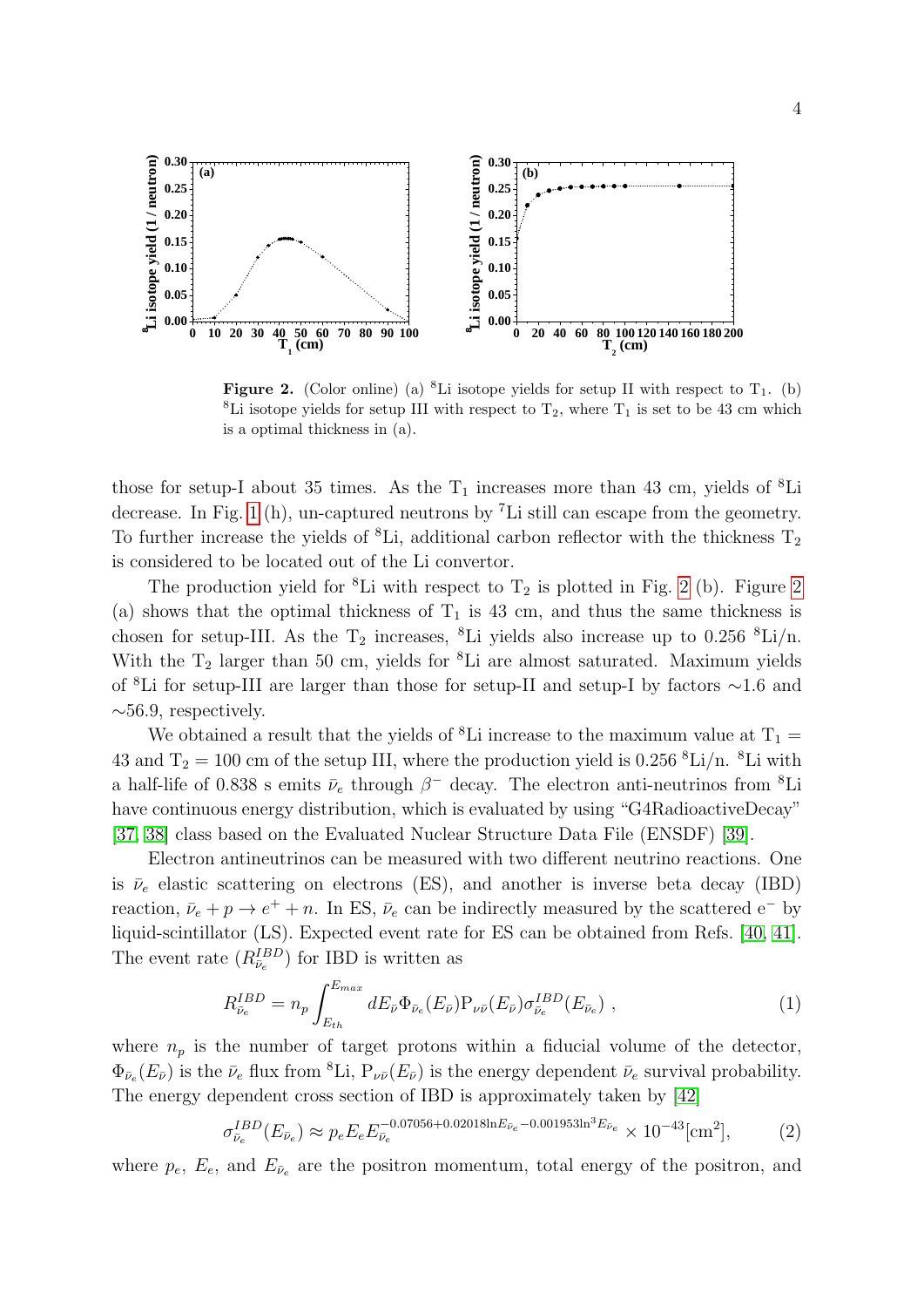

<span id="page-4-1"></span>Figure 3. (Color online)  $\bar{\nu}_e$  flux from <sup>8</sup>Li source and expected event rates for ES and IBD. Here we assumed 1 g of  $252 \text{C}$ f in the setup III and detector at 2 m from the neutrino source. The black solid line is the electron-antineutrino energy spectrum. The red dotted line and the blue dashed line are the event rates for IBD and ES, respectively. For ES, we multiply 100 to the rate.

energy of  $\bar{\nu}_e$  in MeV, respectively.

In Fig. [3,](#page-4-1) energy distribution of  $\bar{\nu}_e$  from <sup>8</sup>Li and expected event rates of ES and IBD are presented, where <sup>8</sup>Li is assumed to be produced by the setup III. For the calculation of neutrino oscillation, we use the  $P_{\nu \bar{\nu}}(E_{\bar{\nu}})$  ( $\equiv P_3$ ) given by [\[43\]](#page-10-14)

$$
P_3 = 1 - \sin^2 2\theta_{13} S_{23} - c_{13}^4 \sin^2 2\theta_{12} S_{12},\tag{3}
$$

where  $S_{23} = \sin^2(\Delta m_{32}^2 L/4E)$  and  $S_{12} = \sin^2(\Delta m_{21}^2 L/4E)$ . Neutrino oscillation parameters are taken from a global fit from Ref. [\[44\]](#page-10-15). For comparison, we chose the number of electrons  $(n_e)$  in LS for ES as the same as the numbers of protons  $(n_p)$  in LS for IBD. The reaction rates of ES turn out to be much smaller than those of IBD. Therefore, herefrom we only consider IBD for the following neutrino disappearance study.

The IBD reaction offers two signals in neutrino detections; one is a prompt signal due to annihilation of a positron, and another is a delayed signal of 2.2 MeV  $\gamma$  ray via a neutron capture, which provides almost unambiguous antineutrino event detection. The two distinct detections give an efficient rejection of other possible backgrounds.

Note that various unstable isotopes which emit antineutrinos can be produced. In the Li convertor,  ${}^{3}H$ ,  ${}^{6}He$ , and  ${}^{10}Be$  are produced as well as  ${}^{8}Li$ . However,  ${}^{3}H$  decays with a half-life of 12.3 y, and the production yields of  ${}^{6}$ He and  ${}^{10}$ Be are much lower than that of <sup>8</sup>Li by factors of  $10^4$  and  $10^7$ , respectively. <sup>10</sup>Be, <sup>12</sup>B, and <sup>14</sup>C are produced in the carbon reflectors. Due to low yields of  $^{10}$ Be and  $^{12}$ B and a long half-life of  $^{14}$ C (5.7)  $\times$  10<sup>3</sup> y), their contributions are marginal for the IBD neutrino detections.

There are background neutrinos such as neutrinos from fission product of <sup>252</sup>Cf ( $\nu_f$ )

<span id="page-4-0"></span> $\parallel$  This cross section agrees within few per-mille with the full calculation including the radiative corrections and the final-state interactions in IBD.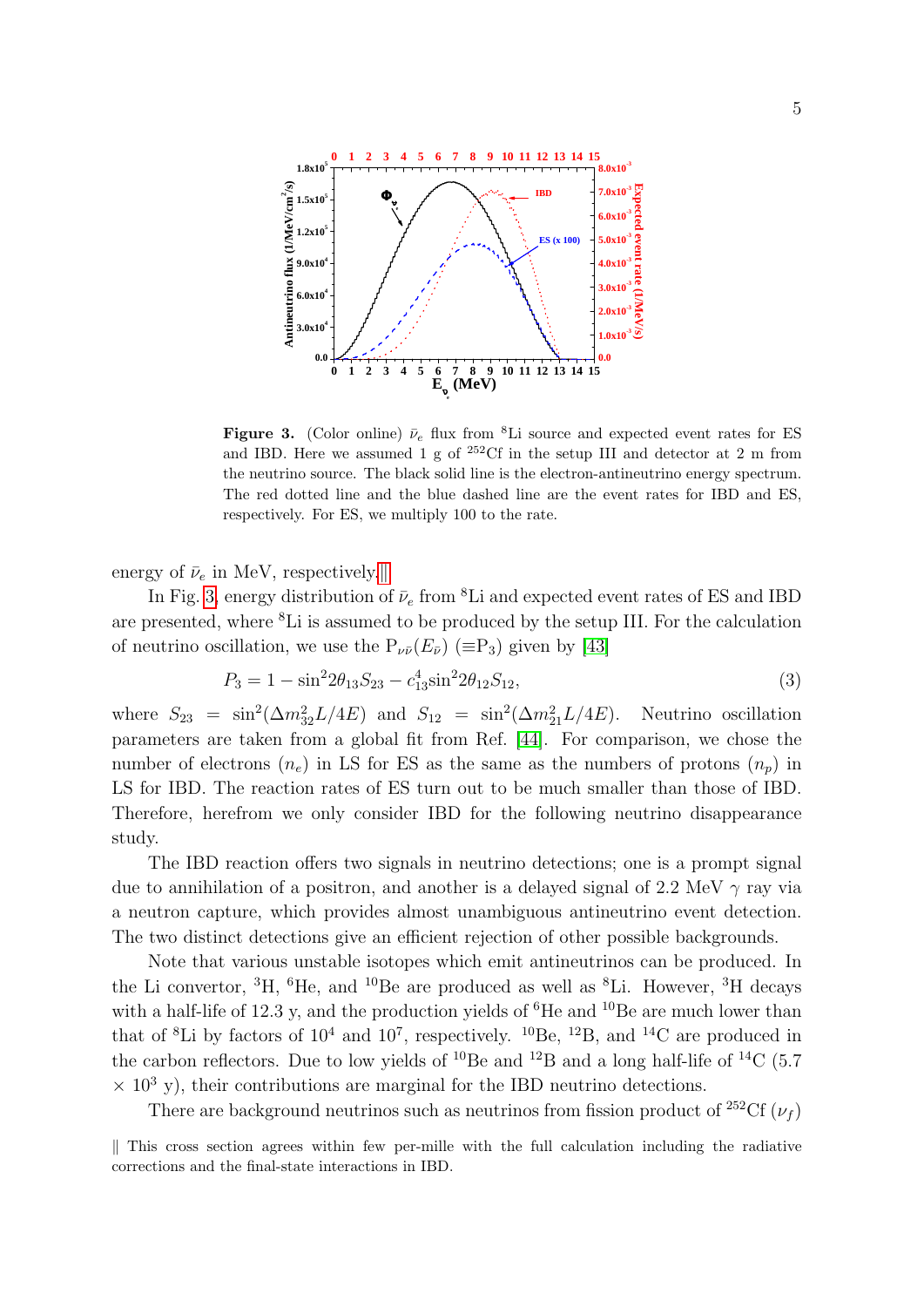

<span id="page-5-0"></span>Figure 4. (Color online)  $\bar{\nu}_e$  flux (a), which is total flux of that in figure [3,](#page-4-1) and expected event rates (b) for  ${}^{8}$ Li and fission product of  ${}^{252}$ Cf. The black solid lines denote the electron-antineutrino from <sup>8</sup>Li and the green dotted lines represent those from fission product of <sup>252</sup>Cf.

and geo-neutrinos ( $\nu_{geo}$ ). To see the effect of the  $\nu_f$ , we estimate flux and event rate for  $\nu_f$  by using ENDF/B-VII and ENSDF data, and the results are compared with those from <sup>8</sup>Li ( $\nu_{sL}$ ) in Fig. [4.](#page-5-0) Figure [4](#page-5-0) (a) shows that the  $\nu_f$  are dominant in low energy regions. However, for  $E_{\bar{\nu}_e} > 7 \text{ MeV}$  (corresponding to  $E_{vis} > 6.22 \text{ MeV}$ ), contributions of the  $\nu_f$  are negligible compare to the  $\nu_{k}$ . Total expected event rate of  $\nu_f$  for  $E_{\bar{\nu}_e} > 7$ MeV in Fig. [4](#page-5-0) (b) is smaller than those from  ${}^8\text{Li}$  by three orders of magnitudes. With the neutrino energy cut of 7 MeV, we can remove the effect of  $\nu_f$  in our work. KamLAND [\[45\]](#page-10-16) and Borexino [\[46,](#page-10-17) [47\]](#page-10-18) have measured a rate for  $\nu_{qeo}$  ( $\sim$  a few events/(100 ton · yr)) due to the decay of U or Th in the Earth. Contributions of the  $\nu_{geo}$  is negligible compare to those of  $\bar{\nu}_e$  from <sup>8</sup>Li.

Electron-antineutrino survival probabilities in Eq.  $(1)$  by the 3+1 and 3+2 scenarios can be written as [\[16\]](#page-9-15)

$$
P_{3+1} = 1 - 4|U_{e4}|^2(1 - |U_{e4}|^2)\sin^2(\Delta m_{41}^2 \frac{L}{4E}), \tag{4}
$$

$$
P_{3+2} = 1 - 4[(1 - |U_{e4}|^2 - |U_{e5}|^2)
$$
  
 
$$
\times (|U_{e4}|^2 \sin^2(\Delta m_{41}^2 \frac{L}{4E}) + |U_{e5}|^2 \sin^2(\Delta m_{51}^2 \frac{L}{4E}))
$$
  
 
$$
+ |U_{e4}|^2 |U_{e5}|^2 \sin^2(\Delta m_{54}^2 \frac{L}{4E})],
$$
 (5)

where relevant parameters are taken from the best-fit points for the  $3+1$  and  $3+2$ scenarios from the reactor antineutrino data at Table 1 in Ref. [\[48\]](#page-10-19).

The visible energy  $(E_{vis})$  of the prompt signal due to a positron  $(e^+)$  is strongly correlated with the energy of  $\bar{\nu}_e$  (E<sub> $\bar{\nu}_e$ </sub>), E<sub> $\bar{\nu}_e \simeq$  E<sub>vis</sub> + 0.78 MeV, by which  $\bar{\nu}_e$  energy</sub> spectrum can be reconstructed using  $E_{vis}$ . The spectral shape of  $E_{vis}$  would give a valuable chance to check the existence of the fourth neutrino. To see the effect of  $\nu_s$ using the shape analysis like Double Chooz, Daya Bay, and RENO experiments, event rates are estimated for two different types of LS detectors based on the JUNO [\[23\]](#page-9-22) and the LENA [\[25\]](#page-9-24) with respect to  $E_{vis}$  in the following.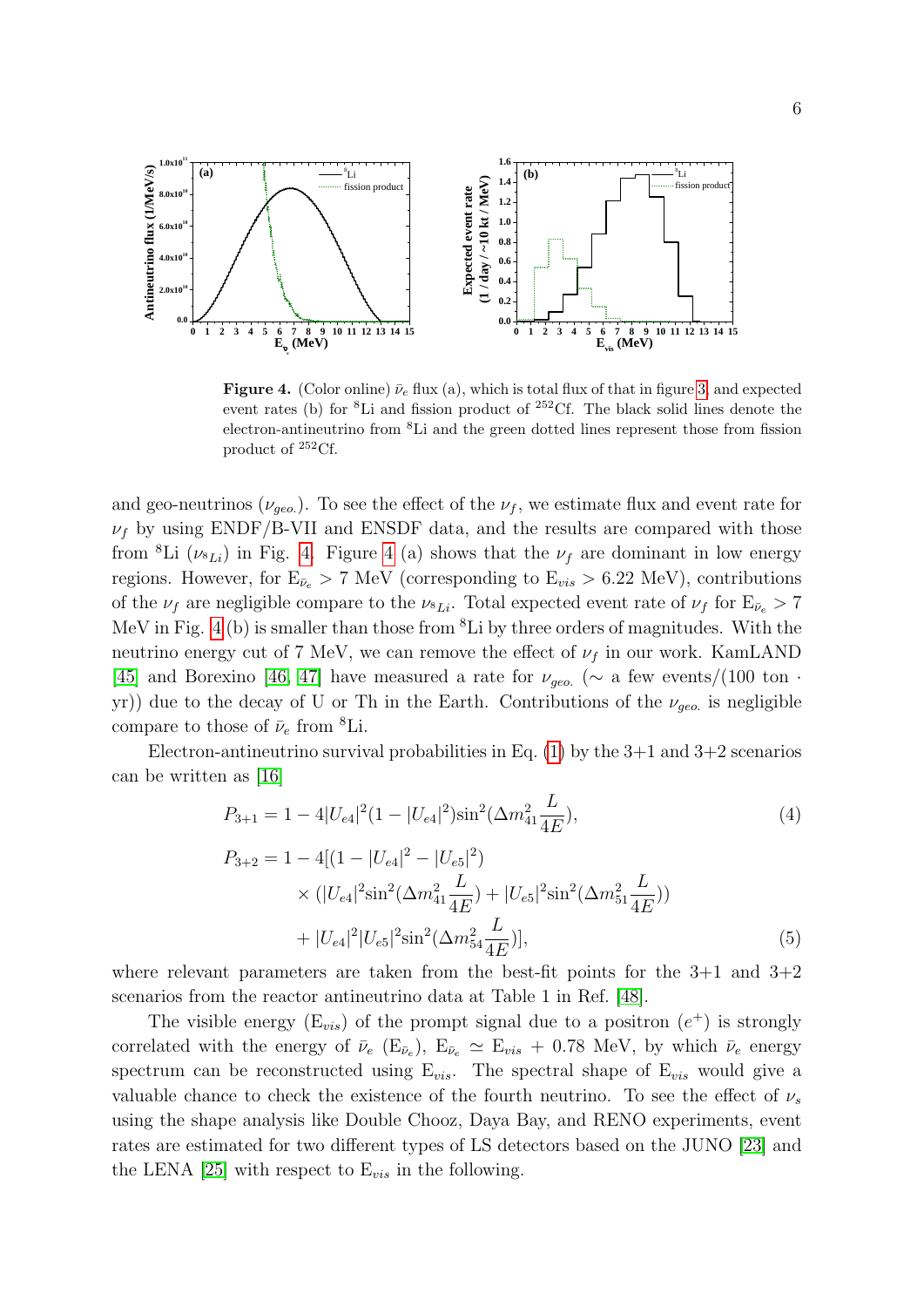

<span id="page-6-0"></span>Figure 5. (Color online) (a) OpenGL picture showing simulation geometry for hemisphere type detector with <sup>8</sup>Li generator. (b) Expected event rates,  $R_3$ ,  $R_{3+1}$ and  $R_{3+2}$  by  $P_3$ ,  $P_{3+1}$  and  $P_{3+2}$  models, and their ratios with respect to  $E_{vis}$ . Here  $6 \times 10^{11} \bar{\nu}_e/\text{s}$  from the setup III source with T<sub>1</sub> = 43 cm and T<sub>2</sub> = 100 cm by 1 g of <sup>252</sup>Cf is applied for the calculation.



<span id="page-6-1"></span>Figure 6. (Color online) Same as in Fig. [5](#page-6-0) except that the detector has a cylinder shape.

First, a hemisphere shape scintillator detector based on the JUNO [\[23\]](#page-9-22) is considered. The present proposed <sup>8</sup>Li generator requires the space of  $T_1 = 43$  cm and  $T_2 = 100$  cm in a detector. Thus, we consider a hemisphere shape of LS detectors with a radius of 17.7 m in Fig. [5\(](#page-6-0)a) where the  $n_p$  in the detector is reduced to 0.725 × 10<sup>33</sup> (~10 kt) [\[23\]](#page-9-22). The expected event rate is obtained within the hemisphere shape of LS detectors with the cylindrical setup III <sup>8</sup>Li generator. The evaluated event rates with  $P_3$ ,  $P_{3+1}$  and  $P_{3+2}$ , and their ratios are plotted in Fig. [5](#page-6-0) (b). The ratios of  $R_{3+1}/R_3$  and  $R_{3+2}/R_3$  turns out to be ∼0.955 and ∼0.946 regardless of  $E_{vis}$ , respectively. These energy independent features can provide interesting results for the existence of a hypothetical  $\nu_s$ .

The present proposed  $\bar{\nu}_e$  source can also be useful for neutrino disappearance studies with future's gigantic LS detectors (LSDs) such as LENA (Low Energy Neutrino Astronomy) [\[25\]](#page-9-24). A 50 kt LSD LENA type detector would have specific features of low energy detection threshold, good energy resolution, and particle identification with efficient background discrimination [\[49,](#page-10-20) [50,](#page-10-21) [51\]](#page-10-22). The fiducial volume size for LENA is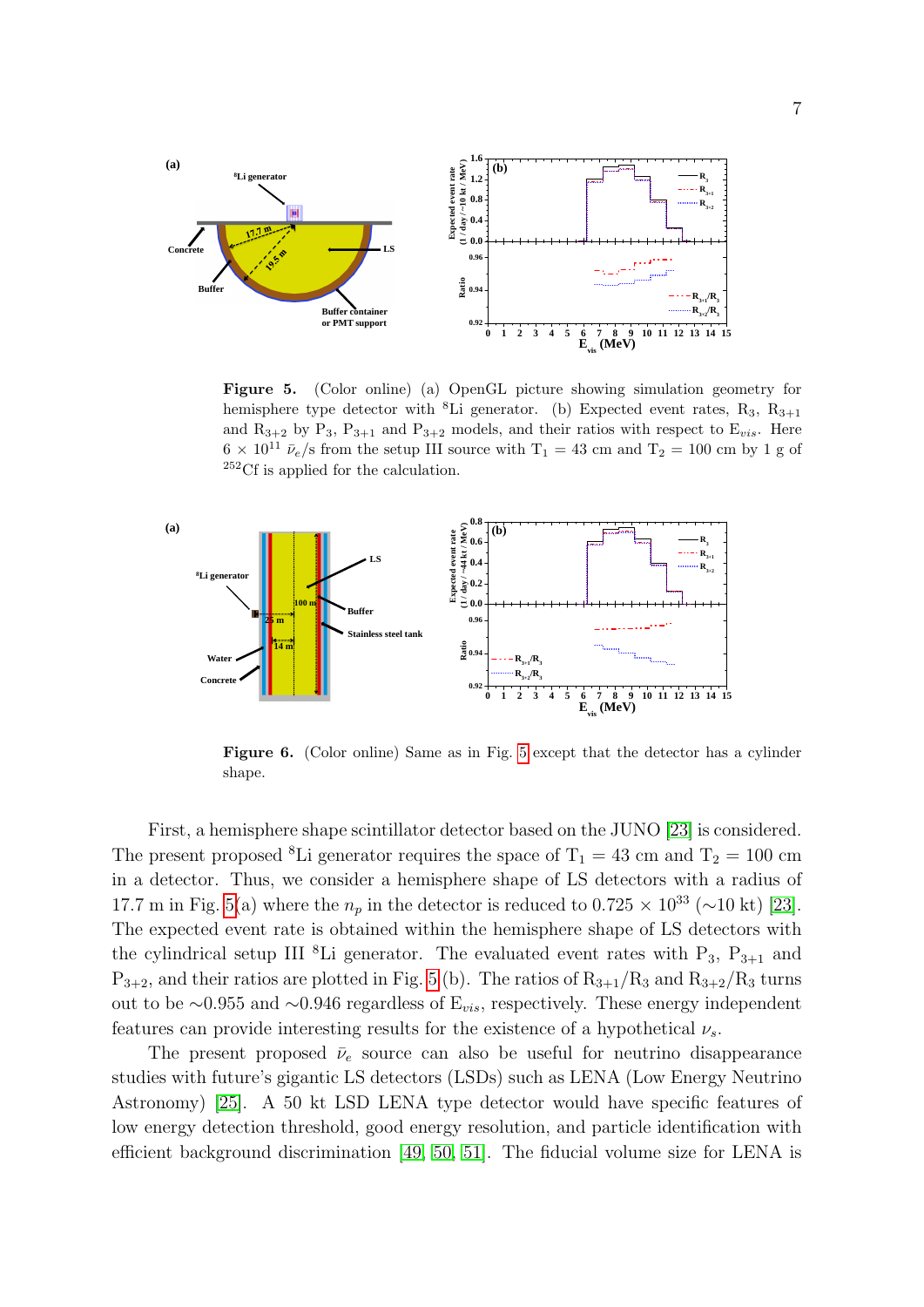| <b>Lable 1.</b> The key parameters used in this work. |                  |                                                            |
|-------------------------------------------------------|------------------|------------------------------------------------------------|
| Neutron source                                        |                  | $252$ Cf                                                   |
| Neutron intensity                                     |                  | $2.34 \times 10^{12} \text{ n/s/g}$                        |
| Neutrino production target                            |                  | $\mathrm{^{7}Li}$ (99.99% enhanced) surrounded by graphite |
| Run period                                            |                  | 5 years                                                    |
| $\bar{\nu}_e$ / neutron                               |                  | 0.256                                                      |
| $\bar{\nu}_e$ flux                                    |                  | $6 \times 10^{11} \bar{\nu}_e / \text{s/g}$                |
| Neutrino energy cut                                   |                  | 7 MeV ( $E_{vis} = 6.22$ MeV)                              |
| Detectors                                             | hemisphere type  | cylinder type                                              |
| Fiducial mass                                         | 10 <sub>kt</sub> | 44 kt                                                      |
| IBD event total                                       | 9750             | 4960                                                       |

<span id="page-7-2"></span>Table 1. The key parameters used in this work.

set to be 14 m in the radius and 100 m in the height [\[49\]](#page-10-20), and  $3.3 \times 10^{33}$  target protons in the volume  $(44 \text{ kt})$  is assumed [\[25\]](#page-9-24). The <sup>8</sup>Li generator is placed at this LS detector as shown in Fig. [6\(](#page-6-1)a). The expected event rates are obtained within the cylinder shape of LS LENA type detectors, whose values with  $P_3$ ,  $P_{3+1}$  and  $P_{3+2}$  and their ratios are plotted in Fig. [6\(](#page-6-1)b). The ratios of  $R_{3+1}/R_3$  are nearly constant with respect to  $E_{vis}$ . At the energies of  $E_{vis} > 6$  MeV, however, the ratio of  $R_{3+2}/R_3$  decreases as  $E_{vis}$  increases. The comparison between the ratios of  $R_{3+2}/R_3$  and  $R_{3+1}/R_3$  in this  $E_{vis}$  region can give a meaningful signal for distinguishing the  $3+1$  or  $3+2$  sterile neutrino scenarios. These characteristics are unique features of the present work due to the relatively higher energy of  $\bar{\nu}_e$  (E<sub> $\bar{\nu}_e$ </sub> < 13 MeV) and the compact  $\bar{\nu}_e$  source.

The 95% C.L. sensitivities of the hemisphere and the cylinder type detectors with the <sup>8</sup>Li generator are obtained by following the Eq.(3) of Ref. [\[12\]](#page-9-11) assuming  $3\%$  systematic uncertainty and  $5\%$  normalization uncertainty.<sup> $+$ </sup> The key parameters adopted for the sensitivity test are tabulated in Table [1,](#page-7-2) and whole results are plotted in Fig. [7,](#page-8-0) where we compared other sensitivities reported from Refs. [\[4,](#page-9-3) [10,](#page-9-9) [16\]](#page-9-15). For PROSPECT proposal [\[10\]](#page-9-9), the High Flux Isotope Reactor (HFIR) [\[53\]](#page-10-23) with a power of 85 MW and two neutrino detectors, AD-I and AD-II, were considered. And fiducialized target mass of 1.48 t (∼ 7 t) and baseline range of  $7 \sim 12$  m ( $15 \sim 19$  m) were assumed for AD-I (AD-II). The sensitivity of an accelerator-based IsoDAR by using <sup>8</sup>Li source [\[16\]](#page-9-15) was obtained by considering a proton accelerator with a power of 600 kW, a fiducial target mass of 897 t and 16 m distance between the target face and the center of the KamLAND detector [\[24\]](#page-9-23). Here we exploited the following  $2-\nu$  oscillation survival probability

$$
P = 1 - \sin^{2}(2\theta_{\text{new}})\sin^{2}(1.27 \frac{\Delta m_{\text{new}}^{2}[eV^{2}]L[m]}{E[MeV]}) ,
$$
\n(6)

<span id="page-7-0"></span> $\P$  It is difficult to see the difference in Fig. [5\(](#page-6-0)b) by the  $^{144}$ Ce- $^{144}$ Pr antineutrino generators [\[13,](#page-9-12) [14\]](#page-9-13) due to the low energy of  $\bar{\nu}_e$  (E<sub> $\bar{\nu}_e$ </sub> < 3 MeV).

<span id="page-7-1"></span><sup>&</sup>lt;sup>+</sup> The <sup>8</sup>Li decays mainly to the broad 3.03 MeV,  $2^+$  level (first-excited state) of <sup>8</sup>Be, which then breaks up into two  $\alpha$  particles [\[52\]](#page-10-24). Experimental <sup>8</sup>Li yields can be obtained by measuring  $\sim 3.03$  MeV of typical gamma-rays peaks from the <sup>8</sup>Be\* in the <sup>8</sup>Li generator where the peak does not appear for the generator without Li.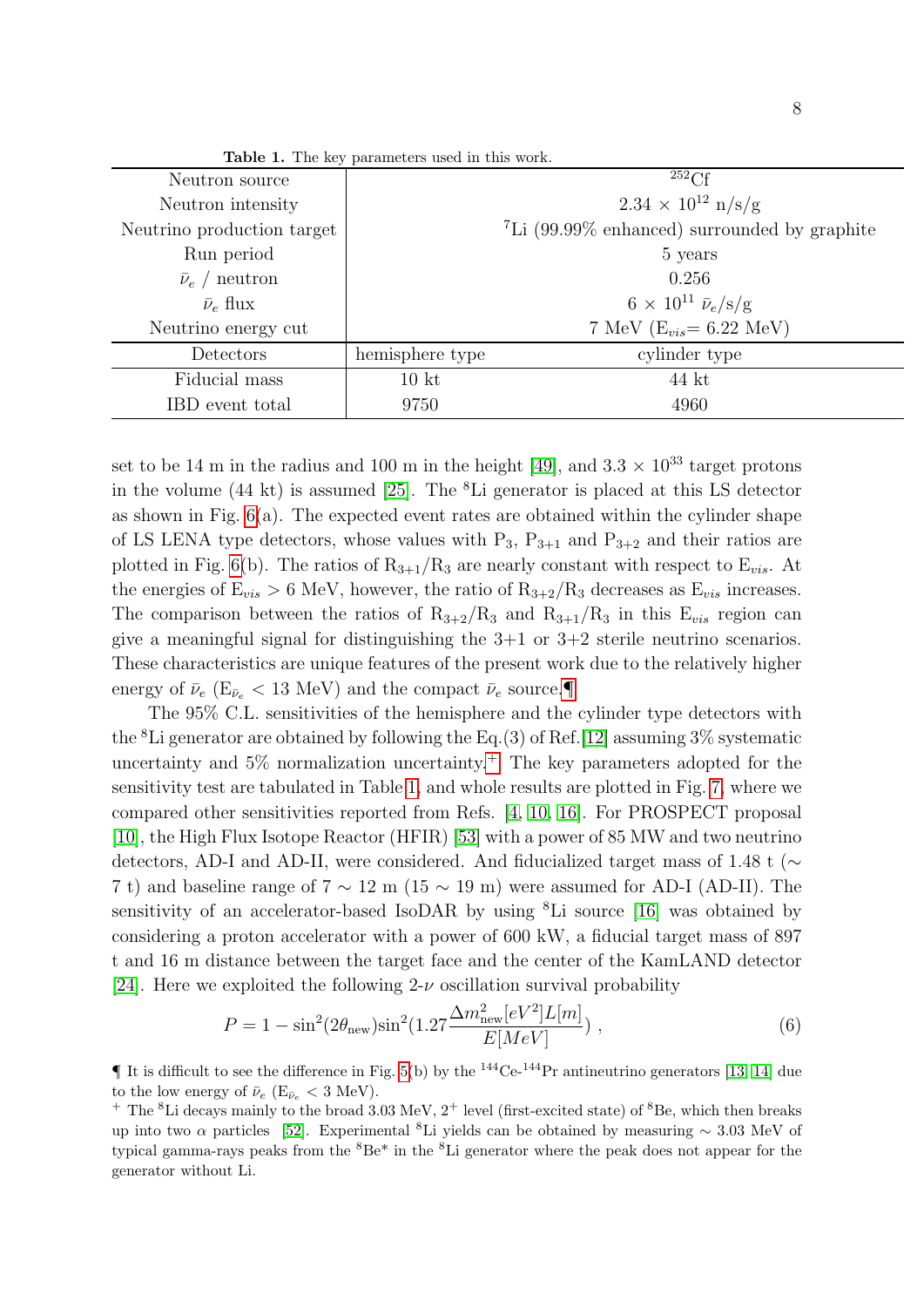

<span id="page-8-0"></span>Figure 7. (Color online) 95% C.L. sensitivity of the hemisphere and the cylinder type detector with <sup>8</sup>Li generator proposed in this work. The gray area is an allowed region in the parameter space from the combination of reactor neutrino experiments, Gallex and Sage calibration sources experiments, and MiniBoone [\[4\]](#page-9-3). Sensitivities of PROSPECT (for Phase I and Phase II) [\[10\]](#page-9-9) and an accelerator-based IsoDAR by using <sup>8</sup>Li source [\[16\]](#page-9-15) are also plotted.

where  $\theta_{\text{new}}$  and  $\Delta m_{\text{new}}^2$  are the new oscillation parameters. When a five-years run with 1.5 g of  $252 \text{C}$  is considered, the total expected events considering the effect of a halflife of  $252 \text{Cf}$  and the neutrino energy cut of 7 MeV with  $P_3$  are 9750 and 4960 for the hemisphere and the cylinder type detectors, respectively. The results in Fig. [7](#page-8-0) clearly show that the proposed neutrino source can cover the region in parameter space from the reactor anomalies for the two LS detectors, and thus our scheme can be effectively used for testing the  $\nu_s$  hypothesis [\[4\]](#page-9-3).

In summary,  $\bar{\nu}_e$  source by the <sup>8</sup>Li generator with the neutron emitter <sup>252</sup>Cf is compact so that neutrino detectors can be placed within a few meters from this neutrino source with  $E_{\bar{\nu}_e}$  < 13 MeV. Therefore, it is an efficient neutrino source for the study of 1 eV mass scale  $\nu_s$  as well as other neutrino oscillation study. Two different types of experiments are considered. One is the hemisphere type detector, where the <sup>8</sup>Li generator is placed at the center of the detector. Another is to place the generator at the cylinder type detector. The shapes of event rates in Figs. [5\(](#page-6-0)b) and [6\(](#page-6-1)b) for the hemisphere and the cylinder type detectors can give effective chances to search for the existence of  $\nu_s$  and to test the 3+1 or 3+2 sterile neutrino scenarios. If we can measure higher than or equal to 5% deviation from the expected events, in the case that the  $P_3$  model is true, we can conclude which of the  $P_3$ ,  $P_{3+1}$ , and  $P_{3+2}$  models is the most appropriate scenario. Together with the reactor anomaly, our electron-antineutrino source can also be used for a precise test of the weak mixing angle at  $\Delta m^2 \sim 1 \text{ eV}^2$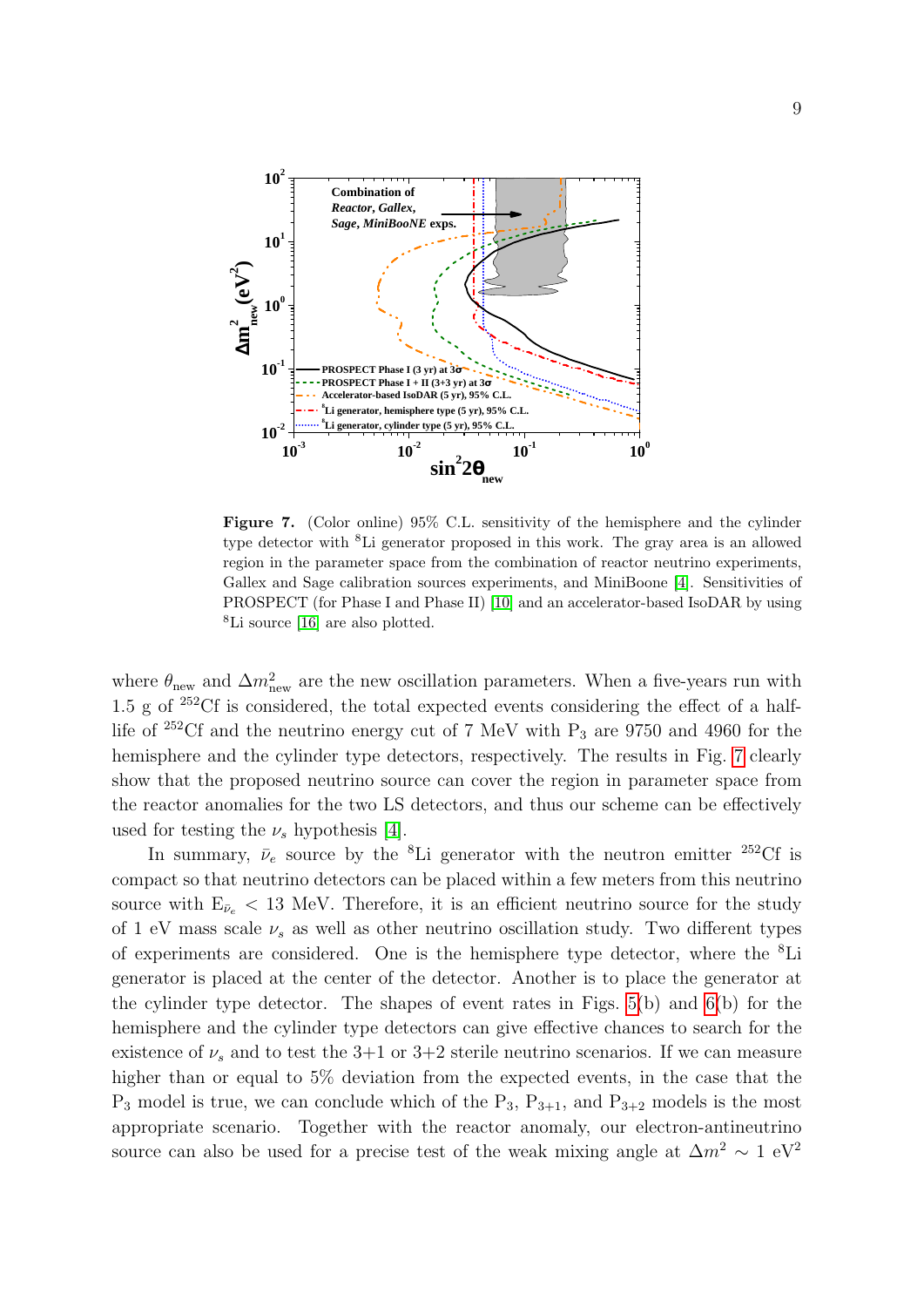order scale relevant to the sterile neutrino as shown in the sensitivity test results in Fig. [7.](#page-8-0)

## Acknowledgments

The work of J. W. Shin is supported by the National Research Foundation of Korea (Grant No. NRF-2015R1C1A1A01054083), the work of M.-K. Cheoun is supported by the National Research Foundation of Korea (Grant No. NRF-2014R1A2A2A05003548 and NRF-2015K2A9A1A06046598).

## References

- <span id="page-9-0"></span>[1] Bellini G, Ludhova L, Ranucci G and Villante F L 2014 Advances in High Energy Physics 2014 191960
- <span id="page-9-1"></span>[2] Aguilar-Arevalo A et al. 2001 Phys. Rev. D 64 112007 (The LSND collaboration)
- <span id="page-9-2"></span>[3] Aguilar-Arevalo A et al. 2010 Phys. Rev. Lett. 105 181801 (The MiniBooNE Collaboration)
- <span id="page-9-3"></span>[4] Mention G, Fechner M, Lasserre T, Mueller T A, Lhuillier D, Cribier M and Letourneau A 2011 Phys. Rev. D 83 073006
- <span id="page-9-4"></span>[5] Giunti C and Laveder M 2011 Phys. Rev. C 83 065504
- <span id="page-9-5"></span>[6] Alekseev I et al. 2016 JINST 11 P11011
- <span id="page-9-6"></span>[7] Serebrov A P et al. 2016 Neutrino-4 experiment on search for sterile neutrino with multi-section model of detector (Preprint <1605.05909>)
- <span id="page-9-7"></span>[8] Boireau G et al. 2016 Phys. Rev. D 93 112006
- <span id="page-9-8"></span>[9] Kuroda Y, Oguri S, Kato Y, Nakata R, Inoue Y, Ito C and Minowa M 2012 Nucl. Instrum. Meth. A 690 41–47
- <span id="page-9-9"></span>[10] Ashenfelter J et al. 2016 J. Phys. G 43 113001
- <span id="page-9-10"></span>[11] Abazajian K N et al. 2012 Light Sterile Neutrinos: A White Paper (Preprint <1204.5379>)
- <span id="page-9-11"></span>[12] Cribier M et al. 2011 Phys. Rev. Lett. **107** 201801
- <span id="page-9-12"></span>[13] A Gando and others 2013 CeLAND: search for a 4th light neutrino state with a 3 PBq 144Ce-144Pr electron antineutrino generator in KamLAND (Preprint <1312.0896v2>)
- <span id="page-9-13"></span>[14] Bellini G et al. 2013 JHEP 2013 38
- <span id="page-9-14"></span>[15] Davison N E, Canty M J, Dohan D A and McDonald A 1974 Phys. Rev. C 10 50–53
- <span id="page-9-15"></span>[16] Bungau A, Adelmann A, Alonso J R, Barletta W, Barlow R, Bartoszek L, Calabretta L, Calanna A, Campo D, Conrad J M, Djurcic Z, Kamyshkov Y, Shaevitz M H, Shimizu I, Smidt T, Spitz J, Wascko M, Winslow L A and Yang J J 2012 Phys. Rev. Lett. 109 141802
- <span id="page-9-16"></span>[17] Mikaelian L A, Spivak P E and Tsinoyev V G 1965 Nucl. Phys. 70 574–576
- <span id="page-9-17"></span>[18] An F P et al. 2016 Phys. Rev. Lett. 116 061801 (The Daya Bay Collaboration)
- <span id="page-9-18"></span>[19] Abe Y et al. 2014 JHEP 2014 086
- <span id="page-9-19"></span>[20] Kim S B 2013 Nucl. Phys. B Proc. Suppl. 235–236 24–29
- <span id="page-9-20"></span>[21] Seo S H 2015 AIP Conf. Proc. 1666 080002 XXVI INTERNATIONAL CONFERENCE ON NEUTRINO PHYSICS AND ASTROPHYSICS: Neutrino 2014
- <span id="page-9-21"></span>[22] Alimonti G et al. 2002 Astropart. Phys. 16 205–234 (The Borexino Collaboration)
- <span id="page-9-22"></span>[23] An F et al. 2016 J. Phys. G 43 030401 (The JUNO Collaboration)
- <span id="page-9-23"></span>[24] Abe S et al. 2008 Phys. Rev. Lett. 100 221803 (The KamLAND Collaboration)
- <span id="page-9-24"></span>[25] Wurm M et al. 2012 Astropart. Phys. 35 685–732 (The LENA Collaboration)
- <span id="page-9-25"></span>[26] Andringa S et al. 2016 Advances in High Energy Physics 2016 6194250 (The SNO+ collaboration)
- <span id="page-9-26"></span>[27] Watt B E 1952 Phys. Rev. 87 1037
- <span id="page-9-27"></span>[28] Smith A B, Fields P R and Roberts J H 1957 Phys. Rev. 108 411